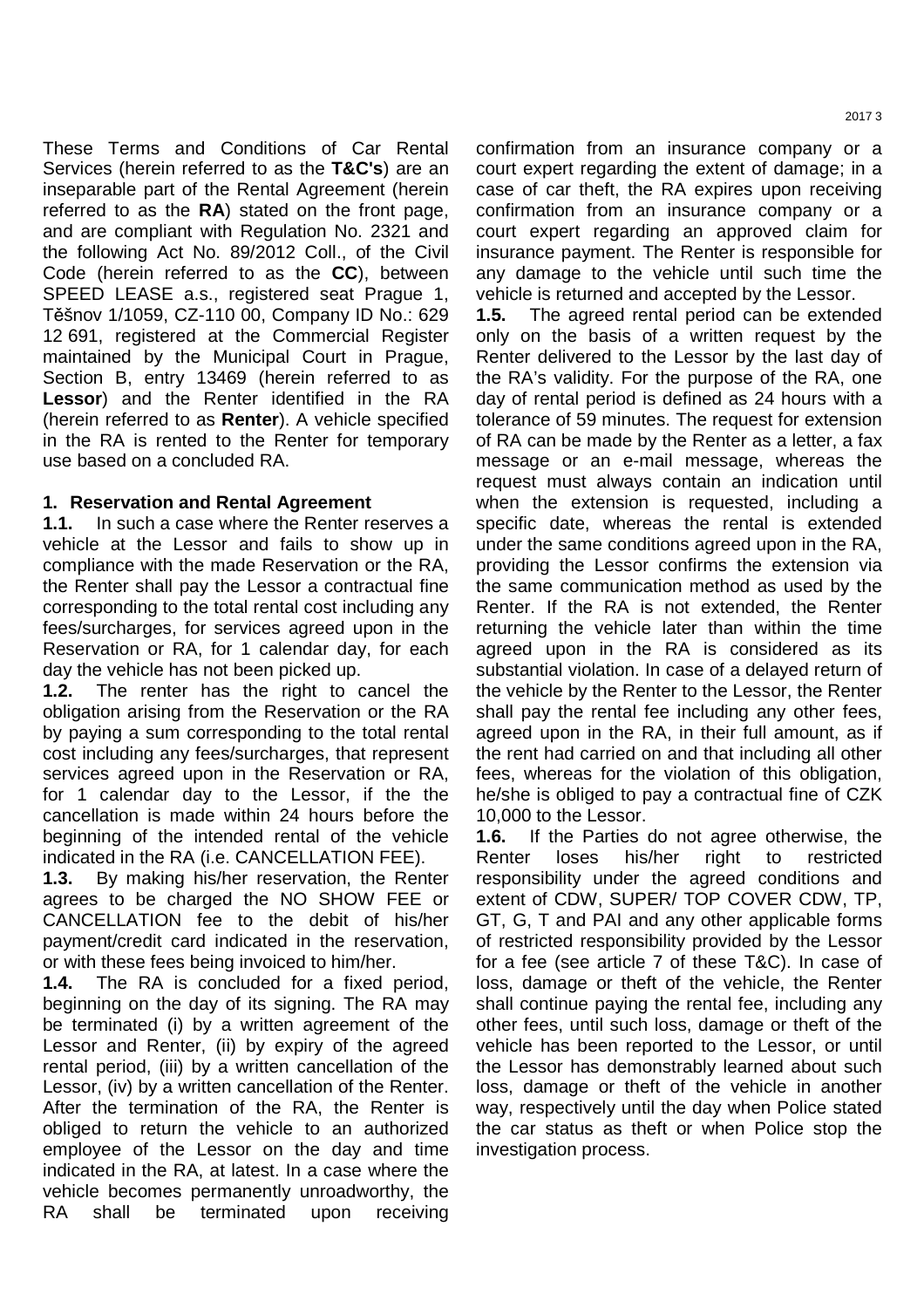# **2. Vehicle Pick Up**

**2.1.** The Lessor is obliged to provide the Renter with a vehicle in good technical condition, with all necessary documentation necessary for operation and at the time and place agreed upon in the Reservation or the RA. The vehicles are nonsmoker and polluting the vehicle with smoke shall be charged in compliance with the current fee, at least 50 EUR. Any potential damage (defects, deficiencies, scratches etc.) of the vehicle, or any other objections, shall be claimed by the Renter before accepting the vehicle and shall be recorded in RA, or in the Driver's set damage list, or in the acceptance log, or in the check-out list when accepting the vehicle / check-in list when returning the vehicle (herein referred to as **AL**). The Renter shall confirm his/her acceptance of the vehicle by signing the RA or the AL, if handover is done later on. The Renter is responsible for any damage to the vehicle not indicated in RA or AL. The Lessor is entitled to claim compensation for any such damage to the vehicle. Navigation systems in the Czech Republic are provided with a map of the Czech Republic.

## **3. Conditions for Vehicle Use**

**3.1.** The vehicle may be used and driven only by persons indicated in RA. The Renter shall use the vehicle exclusively for its intended use on roads, his/her personal purposes and shall adhere to all traffic, customs, as well as other legal regulations as well as to the vehicle manufacturer's instructions for use.

**3.2.** If an alternatively powered (e.g. natural gas or electric drive) vehicle is rented, the Renter confirms by signing the RA that he/she has become familiar with operating such vehicle, with handling the filling or charging equipment and with the instructions on parking/garaging such vehicle.

**3.3.** The Renter is obliged to protect the vehicle from damage and to abide to the operating instructions stipulated in the manufacturer's instruction manual, as well as to the instructions of the Lessor, failing to do so shall make the Renter responsible for all damages caused by not adhering to any such instructions or conditions. The Renter is obliged to protect the the vehicle against theft, misuse or damage. In particular, the Renter shall not leave the keys and vehicle documents in a parked vehicle and shall lock the vehicle when parked. The Renter is obliged to immediately inform the Lessor about a required service inspection, or to ensure such inspection is undertaken via the Lessor.

**3.4.** The Renter may not let the vehicle be used by other persons than those indicated in the RA, take part in races, competitions or similar events with the vehicle, use the vehicle to transfer persons or property against payment, use the vehicle to push or tow cars, trailers or other items, subject the vehicle to changes and modifications without the Lessor's prior written approval, not even if to the Renter's own expense. In case of breach of this obligation, the Lessor is entitled to request the Renter to remove any made changes or modifications, without delay. If the made changes or modifications cannot be removed, the Renter is obliged to reimburse the Lessor for the sustained damage and expenses for returning the vehicle to its original state. The Renter is not entitled to use the vehicle to travel to countries indicated in the RA, if not arranged otherwise in the RA. Using the vehicle to travel to countries forbidden in the RA will oblige the Renter to pay (beside the One Way Fee) a contractual fine to the Lessor in the amount of 1,000 CZK for each such infraction.

**3.5.** The Renter may not drive the vehicle under the influence of alcohol, narcotics, medication or other substances which can impact perception or the ability to react, nor let the vehicle to be driven by such person. Renter is not authorised to use the car radio installed in the vehicle to listen to radio stations; the renter is authorised to use it only to listen to audio recordings from it´s own data carrier.

**3.6.** The Lessor is entitled to request access to the vehicle in order to verify that it is being used by the Renter in an appropriate way. The Renter is obliged to make the vehicle accessible for such inspection.

**3.7.** The breach of any of the obligations stipulated in point 3 of these T&C's is deemed as a substantial infraction of the RA and the Renter is fully responsible for the vehicle and fully liable for all damage sustained by the car, regardless of the arranged coinsurance and accordingly si the Renter obliged to pay penatly of 50.000,- Kč.

**3.8.** In case the Renter uses the vehicle abroad, he/she shall, at his/her own expense, obtain any applicable permits to use the vehicle abroad, and observe the applicable legal regulations of the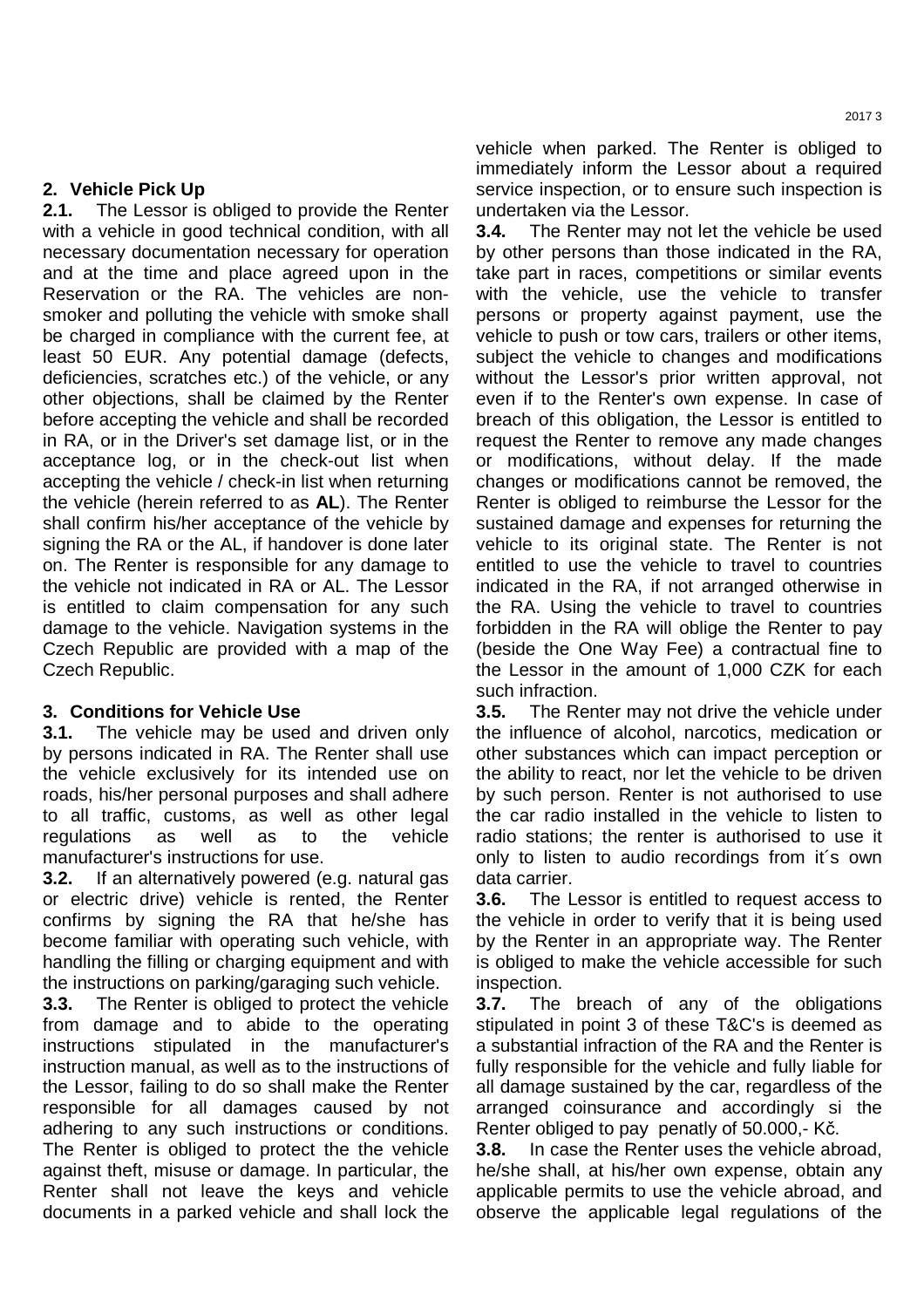country, in which the vehicle is operated. The Renter is responsible towards the Lessor also for any damage caused by non-observance or violation of this obligation, and, in case the vehicle is retained or requisitioned abroad, the Renter shall undertake all actions required for releasing the vehicle, and to pay the agreed rental fees for such period. In such a case, the rental period shall not expire, until the vehicle is returned to the Lessor. The Renter shall pay any damage and costs incurred by the Lessor in connection with retaining or requisitioning of the vehicle as well as towing and parking abroad and its return to the Czech Republic.

**3.9.** In case when on the vehicle is any damage, which can be especially but not only total damage, lost and partial damage of the vehicle or its parts, not covered by the insurance or contracted coverage, is the Renter obliged to pay such the cost and damage value to the Lessor. When Renter prove his the Lessor that the Lessor is guilty for it, the renter is not obliged for such Value. If the Renter doesn´t prove the Lessor´s responsibility for such a damage, Renter is responsible for such a damage from the objective prespective, i.e. without the influence of its influence. If the damage on the vehicle is higher than 100.000,- CZK, the Renter is obliged to pay to the Lessor the flat fee to cover the lost of vehicle value: must pay 20% of the repair costs if the vehicle is repaired or 20% of the wreck value in case of total damage.

## **4. Returning the Vehicle**

**4.1.** The Renter shall return the vehicle to the Lessor with all accessories and documents especially with hubcaps, power cable of electric vehicle and the navigation CD (if rented by the Renter - "CD NAVI returned" shall be indicated in RA or AL), at the time and place indicated in RA, and in a condition in which he/she accepted it, with regards to usual wear.

**4.2.** Should all of the accessories not be returned together with the vehicle, the Lessor is allowed to request financial compensation adequate to the price of new accessories as well as a contractual fine of 1,000 CZK for every breach of Article 4.2 of these T&C's.

**4.3.** The Renter shall return the vehicle with a full fuel tank, or, as the case may be, full fuel tanks in case of alternatively powered vehicles, if he/she has not paid the Prepaid Petrol Fee, or if he/she has not paid the Fuel Run Out service after

returning the vehicle. In case the Renter interrupt the condition mentioned in above sentence, is the Renter obliged to pay penalty of price per 1 litr of fuel multiply the quantity of missing fuel in the tank (Service Fuelling) plus service fee 300 CZK (Fueling). If the Renter also received a fuel card from the Lessor, Lessor is obliged commissionaire on the own name to arrange the purchaise of fuel for the Renter on behalf of Renter's account as commitent; and compliance with the agreements which the Lessor made or will make with the fuel card supliers. The Renter is obliged to pay the remuneration to the Lessor. The remuneration is included in the monthly rental fee. The fuel ownership taken by such fuel cards is connect directly to the Renter. The Renter is obliged to pay all cost for used goods and service, espec. all expences for taken fuel, which the Lessor paid to fuel card supplier for such renter´s expences - the price for all filled fuel and/or the price for other goods purchased in this way shall be charged to the Renter subsequently at any time the Lessor identifies such use of the fuel card.

**4.4.** In case of loss or theft of the fuel card, the Renter is obliged to notify the Lessor in writing. Before notifying and blocking the card in accordance to card issuer policies, the Renter is responsible for any transactions made using this card, and shall pay the Lessor a blocking fee (See Price list of Non-standard Actions). A similar procedure applies also in case the Renter does not return the card together with the vehicle (i.e. blocking, fee and responsibility for all transactions until card is blocked).

**4.5.** The vehicle shall be handed over to an appointed Lessor's employee or to a third party appointed by the Lessor. The Renter is responsible for the vehicle to such time until the Lessor has physically accepted it and confirmed this fact by signing the RA or AL; from this moment on, the vehicle is considered duly returned.

**4.6.** Before accepting the vehicle, the Lessor or a third party appointed by the Lessor shall check the condition of the vehicle and record the identified condition in the RA or AL (in particular, any damage not indicated in the RA or AL at pick up by Renter). The Renter is obliged to sign the RA or AL, otherwise the Lessor shall not provide him/her with a confirmation on returning the vehicle (copy of the RA or AL).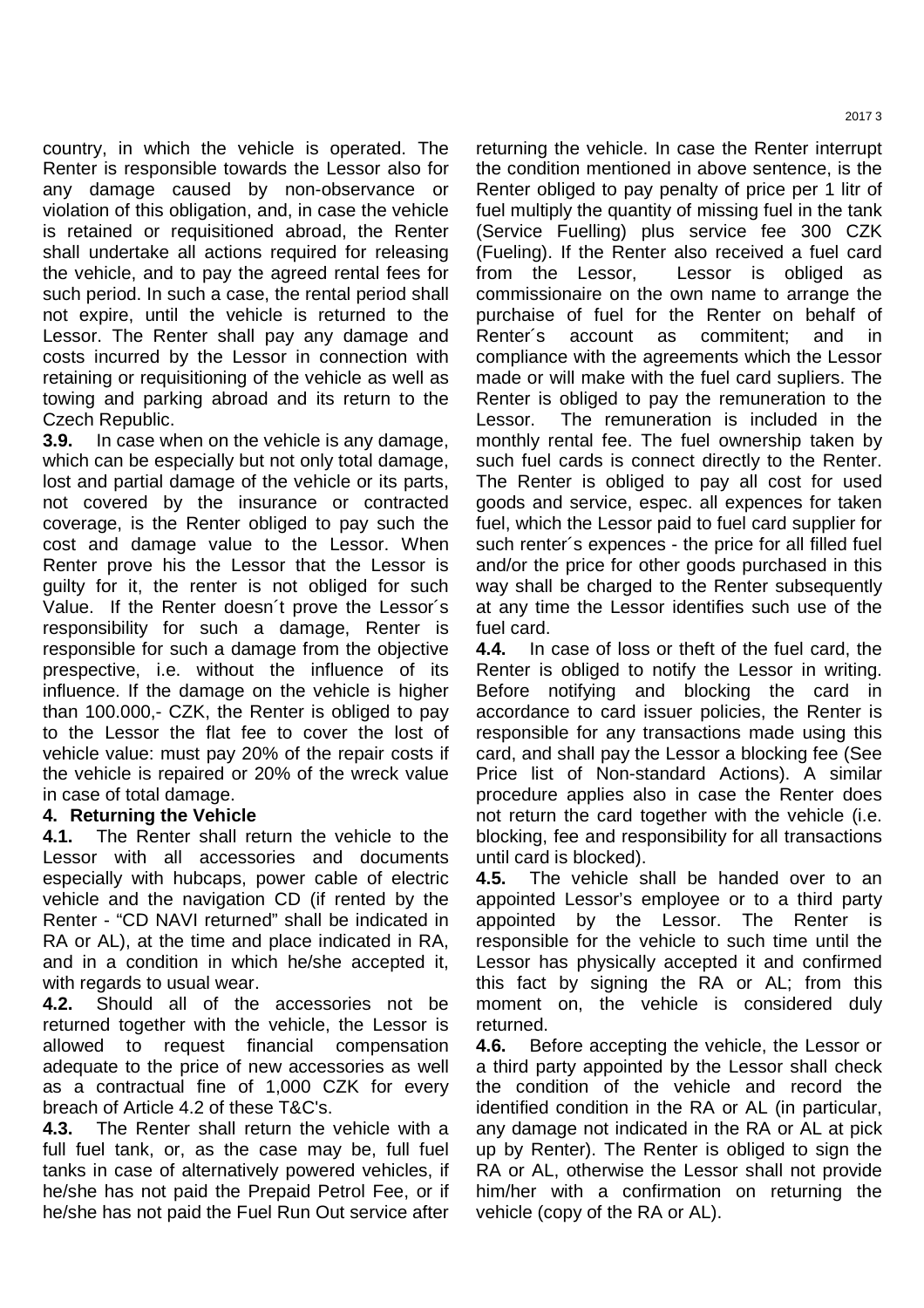**4.7.** Refusing to sign the RA or AL shall not relieve the Renter from the responsibility for any identified damage to the vehicle, whereas the Renter is obliged to reimburse such damage and to pay an administrative fee, to cover the nonstandard administrative operations, amounting to 10,000 CZK. The Lessor is entitled to compensation for any hidden damage to the vehicle (e.g. damaged chassis, incorrect fuel, motor damage) that could not have been discovered during inspecting the vehicle condition, i.e. such damages not entered in the RA and AL when returning the vehicle by the Renter.

**4.8.** In case the Renter returns the vehicle in a dirty condition or in the non well lightned place, not allowing an appropriate check of overall vehicle's condition, this fact is recorded in the RA or AL, and, in such case, the Lessor is entitled to be compensated for any damage to the vehicle, which is identified after the vehicle has been washed or car is possible better to observe, i.e. also such damage, which is not indicated in the RA and AL upon returning the vehicle by the Renter, including the cost of washing.

**4.9.** The obligation to pay the rental fee incl. all additional fees arranged in the RA, as well as the responsibility for any damage to, loss of, destruction of or theft of the vehicle, remains with the Renter, until the Lessor has resumed its full control.

**4.10.** When the vehicle is to be returned without the presence of a Lessor's employee (e.g. hotel reception desk, key box) – only if agreed with the Lessor in advance, the Renter shall inform the Lessor on this fact without delay. Otherwise the Renter shall pay the rental fee, including all additional fees as arranged in the RA, until the Lessor has been demonstrably informed about such return of the vehicle. The Renter is responsible for any damage to the vehicle until such time when the Lessor collects the vehicle.

## **5. Rental Fee and Charges**

**5.1.** The Renter undertakes to pay the rental fee and all additional charges associated with the use of the vehicle, including compensation for damage, in a proper and timely manner. In case of a rental agreed for a period longer than 1 month, charging and invoicing shall be done continuously, ordinarily after every 28 days of rental.

**5.2.** The advanced payment / guarantee / deposit (herein referred to as **deposit**) that the

Renter is obliged to deposit with the Lessor upon signature of the RA in order to secure the Lessor's claim, after the Renter fulfils all obligations, it shall be cleared after return of the vehicle. Paying the deposit does not affect the obligation of the Renter to pay rent. The required deposit amount is entered in the RA, and include at least rental amount, responsibility for damages, expected administration costs, costs for fuel; espec. coverage of the damages on returned car, unfullfilled tank or for the costs sourced by the traffic fine. Exact amount ot the deposit depends from the car value, (more in Rental Informations).

**5.3.** The Lessor is entitled to offset all the Lessor's financial claims in respect of the Renter implied by the concluded the RA, or, as the case may be, by other agreements between the Renter and the Lessor. The Renter is obliged to pay the Lessor also any fees, which are indicated in the Rental Information and in the Price List of Nonstandard Actions (its current version is published at www.sixt.cz).

**5.4.** By signing the RA, the Renter agrees to be charged the rental fee including the price for insurance, the price for the Missing Fuel Replenishment / Servicing After Return services, the amounts used from the fuel card, the compensation for anydamage to the vehicle, the coinsurance in case of damage to the vehicle or parking costs or any other fees or costs associated to the rental of the vehicle, to the debit of the payment/credit card indicated in the RA, without previous notice

**5.5.** The Renter agrees that the Lessor can onesidedly increase the rent rate, if new costs arise for the Lessor or current costs increase, in particular the insurance fees, road tax, radio or TV use fees and other charges, taxes, fees and similar. In case of delay with the payment of the rental fee and additional charges associated with the use of the vehicle, including compensation for damage, the Renter shall pay to the Lessor a late payment interest as stipulated by the above mentioned regulation. Besides late payment interest, the Lessor is entitled to demand damage reimbursement for late payment of rent, in compliance with Regulation 1971 of the CC.

**5.6.** In case the Renter does not pay any of the outstanding amounts even within a provided grace period defined in the reminder notice related to the outstanding invoice (charged at CZK 100 - refer toPrice List of Non-standard Actions), the Lessor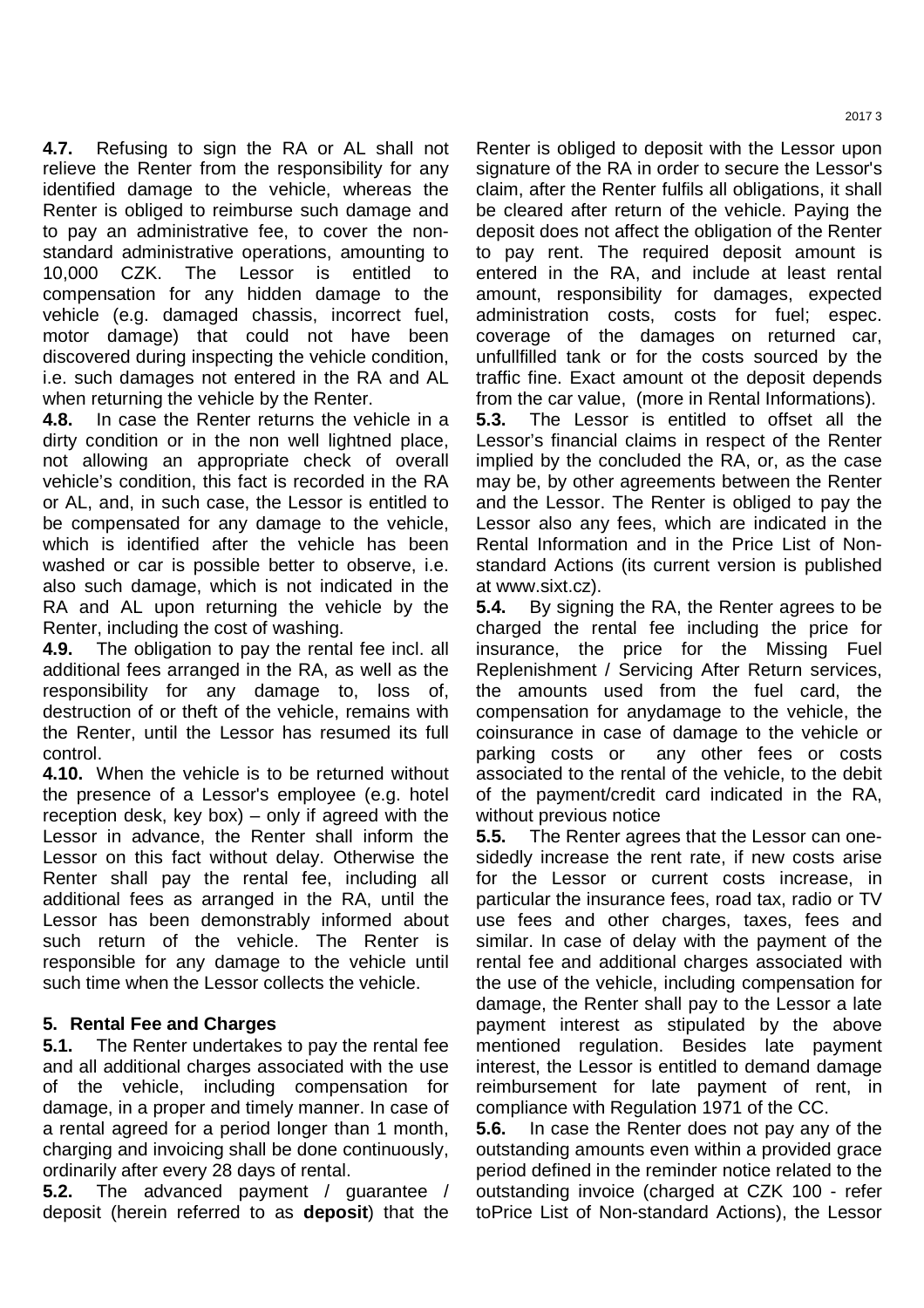shall immediately initiate a legal enforcement of the amount or mediate enforcement through a collection agency.

**5.7.** In a case where the Lessor justifiably used the deposit as described in article 5.3 of the T&C's, the Renter is obliged to repay the deposit with the missing amount within 10 days after he/she has been informed by the Lessor that such amount of the deposit has been used by the Lessor.

## **6. Repairs and Maintenance**

**6.1.** The Lessor shall provide or have provided, at the Lessor's expense, common repairs and maintenance of the vehicle, as well as regular inspections of the vehicle. The Renter shall allow for providing repairs, maintenance and inspections of the vehicle and tolerate restrictions in the use of the vehicle in the extent necessary for their providing. The Renter shall, if not otherwise agreed with the Lessor, to contact the Lessor's subsidiary, from which he/she has picked-up the vehicle, and, together with such subsidiary, provide for exchange of tires in case of transition between periods of the year (usually March and November). Such exchange is made at the expense of the Lessor. However, the Renter is not entitled to compensation of his/her expenses associated with the exchange of tires (e.g. time, fuel etc.).

**6.2.** The Renter is entitled to be provided by the Lessor with another vehicle of an equal or lower class for the time need for such repair or maintenance. The costs associated with the repair shall be born by the Lessor, with the exception of cases, when the need for repair was caused as a result of inappropriate use of the vehicle or of the use of the vehicle in contradiction with the usual way of using a vehicle, or of a violation of the provisions of the RA by the Renter or by persons, whom the Renter allowed access to the vehicle. In such cases, the costs of repair shall be fully born by the Renter, and the Renter shall be fully responsible for any damage caused to the Lessor as a consequence of such behaviour.

**6.3.** The Renter is obliged to notify the Lessor, without unnecessary delay, of any defects demonstrated on the vehicle during its use and requiring a repair. In case the Renter does not meet this obligation without unnecessary delay, the Renter shall be responsible to the Lessor for any damage caused by such action and shall

loose all rights, which would otherwise belong to him/her as a result of impossibility or restricted possibilities of using the vehicle. The Renter can use its right to admit the price for car repair for the all period between the day when the damage happened until the day when damage is charged (usualy 48 hours from car return).).

#### **7. Responsibility for Damage (CDW, TP, GT), Personal Accident Insurance (PAI)**

**7.1.** For persons authorized to drive a vehicle, the Lessor provides an insurance coverage in the extent and under the conditions of the compulsory insurance of responsibility for damage caused by using a motor vehicle. The Renter is fully responsible towards the Lessor for any damage caused on the vehicle or damage associated with the use of the vehicle, until the Lessor collects the vehicle from the Renter.

**7.2.** In case of damage caused by the Renter, the Lessor is entitled to charge the Renter, for comprehensive services regarding administrative tasks needed for processing the insurance claim, a fee of 1,500 CZK (Damage Administration Fee).

**7.3.** The Lessor can also require from the Renter a compensation for lost profit, i.e. a compensation for lost rental fees in an amount corresponding to the agreed rental fee, if the Renter returns the vehicle damaged or without documents and accessories, or if the Renter does not duly return the vehicle at all, etc., until the day, on which the Lessor can rent the vehicle in an appropriate condition to another renter (i.e. for example during the repair of the vehicle). Lost rental fees also include the loss of value of the vehicle, loss of profit of a unusable vehicle and other secondary costs connected with the removal of damage, towing or fuel costs for transporting the vehicle from and to a garage.

**7.4.** Damages caused on the vehicle not covered by the agreed insurance policy shall be charged by the Lessor to the Renter on the basis of the damage price overview (its current version published at www.sixt.cz), or on the basis of a price calculation by a particular repair shop. Compensation for such damages is due together with the rental fee and additional charges, or shall be charged to the debit of Renter's payment/credit card indicated in the RA (see article 5 of these T&C's).

**7.5.** However, the Renter's responsibility for damage caused on the vehicle can be restricted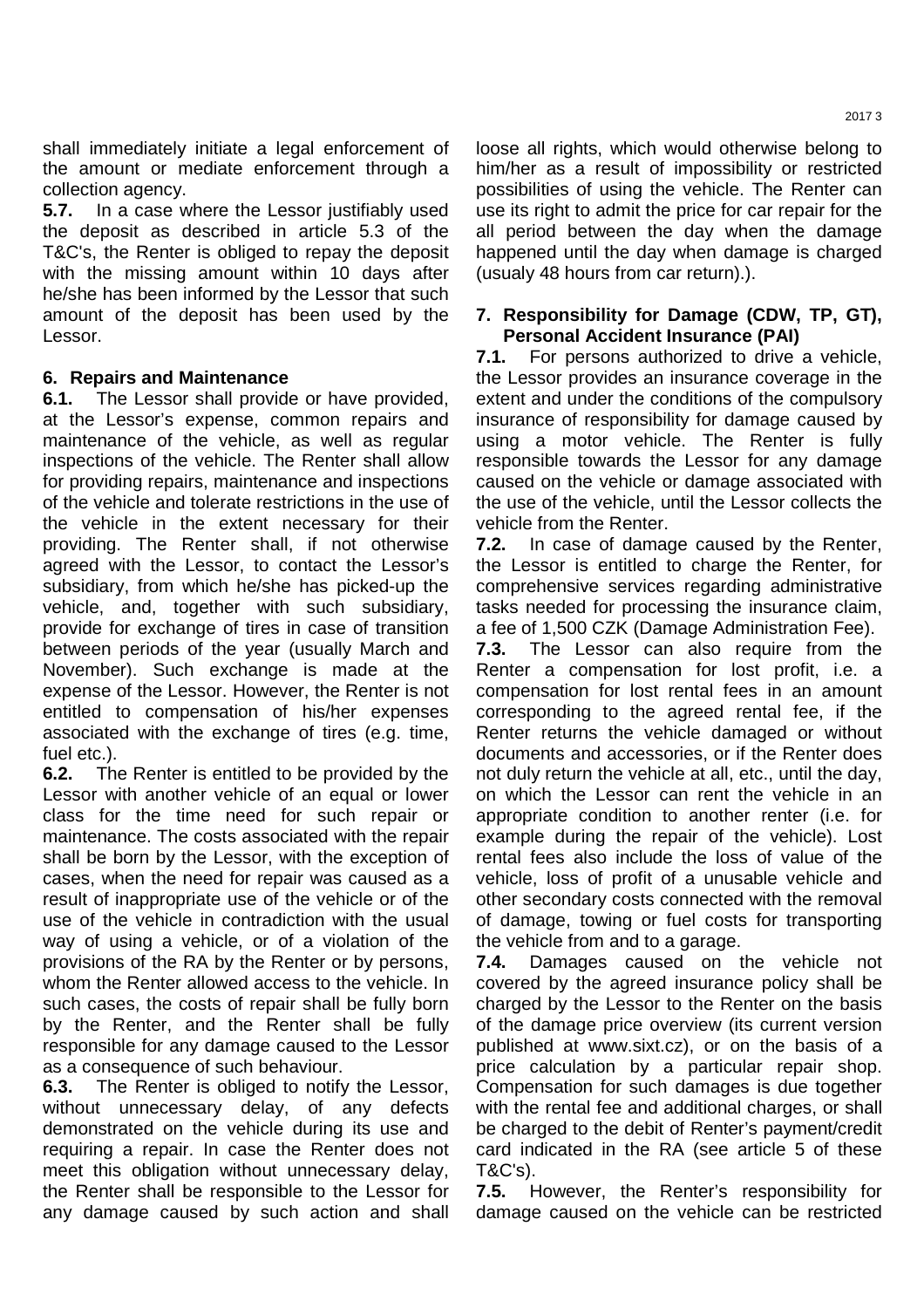up to the amount agreed upon in insurance coverage in the RA(ordinarily 10% of the vehicle's value, min. CZK 10,000 per an insurance event) depending on the category of the vehicle, as follows:

- a) for damage caused by damaging the vehicle or its part or accessories, except for the consequences of theft, attempted theft, or vandalism (CDW),
- b) for damage caused by loss or theft of the vehicle or its part or by its damaging as a consequence of theft, attempted theft, or vandalism (TP),

provided that the Renter confirms with his/her signature the RA and accepts the CDW and TP terms and pays the fee according to the applicable price list.

**7.6.** The limited liability of the Renter as stipulated in article 7.5. of the T&C's applies to every separate insurance event, i.e. each vehicle damage that results in an insurance event. However, the Renter's responsibility cannot be restricted should such damage, accident, loss or theft of the vehicle be a consequence of nonobservance of the RA, the T&C's, legal regulations or the terms of insurance coverage (disregarding whether damage occurred intentionally or by omission). If limited liability of the Renter regarding damages described in article 7.5. of these T&C's is not arranged in the RA, then the Renter is liable for the full extent of damage to the vehicle.

**7.7.** On the basis of payment of an additional fee and singing the personal accident insurance clause (PAI) in the RA, the Lessor shall provide to the Renter insurance of persons travelling in the rented vehicle, in compliance with the conditions set forth by the particular provider of insurance.

**7.8.** Fines applied to the Renter for traffic and parking offences committed with the rented vehicle, damages caused by loss of documents, keys or vehicle tools, including costs, which had to be incurred in order to rectify such damages, shall be always born by the Renter, disregarding the agreed insurance coverage. The Renter shall be charged with any fine or other sanction, as well as any other amounts the Lessor will be forced to pay as the operator of the rented vehicle for offences or other misdemeanours during the valid period of the RA regarding the respective vehicle (herein referred to as **Sanction**), whereas the Lessor is entitled to request a fine amounting to 550 CZK as

a fee for needed administrative tasks (also known as PENALTY or FINE FEE).

**7.9.** The Renter is obliged to undertake all possible action in order to without delay free the Lessor from any obligation or responsibility to settle the Sanction. For this purpose, the Lessor is entitled to charge the Sanction together with the FINE FEE to the debit/credit card of the Renter and is further entitled to immediately deduct the amount corresponding to the SANCTION and FINE FEE from such debit/credit card. The obligation of the Lessor to issue a corresponding document is not affected herewith.

**7.10.** In case the Renter pays, together with the charges for CDW and TP, also the charge for SUPER/TOP COVER CDW, he/she obtains a preferential insurance coverage of damages. SUPER/TOP COVER CDW applies to: damage to the vehicle, loss of hubcaps, caused accident; it does not apply to: loss of spare wheel and obligatory equipment, loss of documents, keys, user manual, Driver set or the use of the incorrect type of fuel and related vehicle towing, and damaged tyres, hubcaps and wheels. A prerequisite for claiming preferential insurance coverage is presenting a police report and the fact that the Renter has not violated any of the obligations implied for him/her by the RA, the T&C's, legal regulations or the terms of insurance coverage. By concluding RA and paying the charges for CDW and TP, the Renter is not automatically entitled to be provided the SUPER/TOP COVER CDW service. The decision on providing these services shall be always decided by the Lessor in respect to each individual Renter or each individual RA; the Lessor is not obliged to give any grounds for not providing this service. No insurance coverage may be arranged or cancelled after the beginning of therental period.

## **8. Accidents, Damage and Theft of Vehicle**

**8.1.** In case of traffic an accident, damage or theft of the vehicle or its part, injury or death of persons (whether caused by the Renter or not), the Renter shall call the police and ask for the investigation of the accident and present the investigation or its result to the Renter as an official report. This Renter's obligation does not apply to damaged tires.

**8.2.** In case of any event of damage, the Renter shall fill out complete information required in the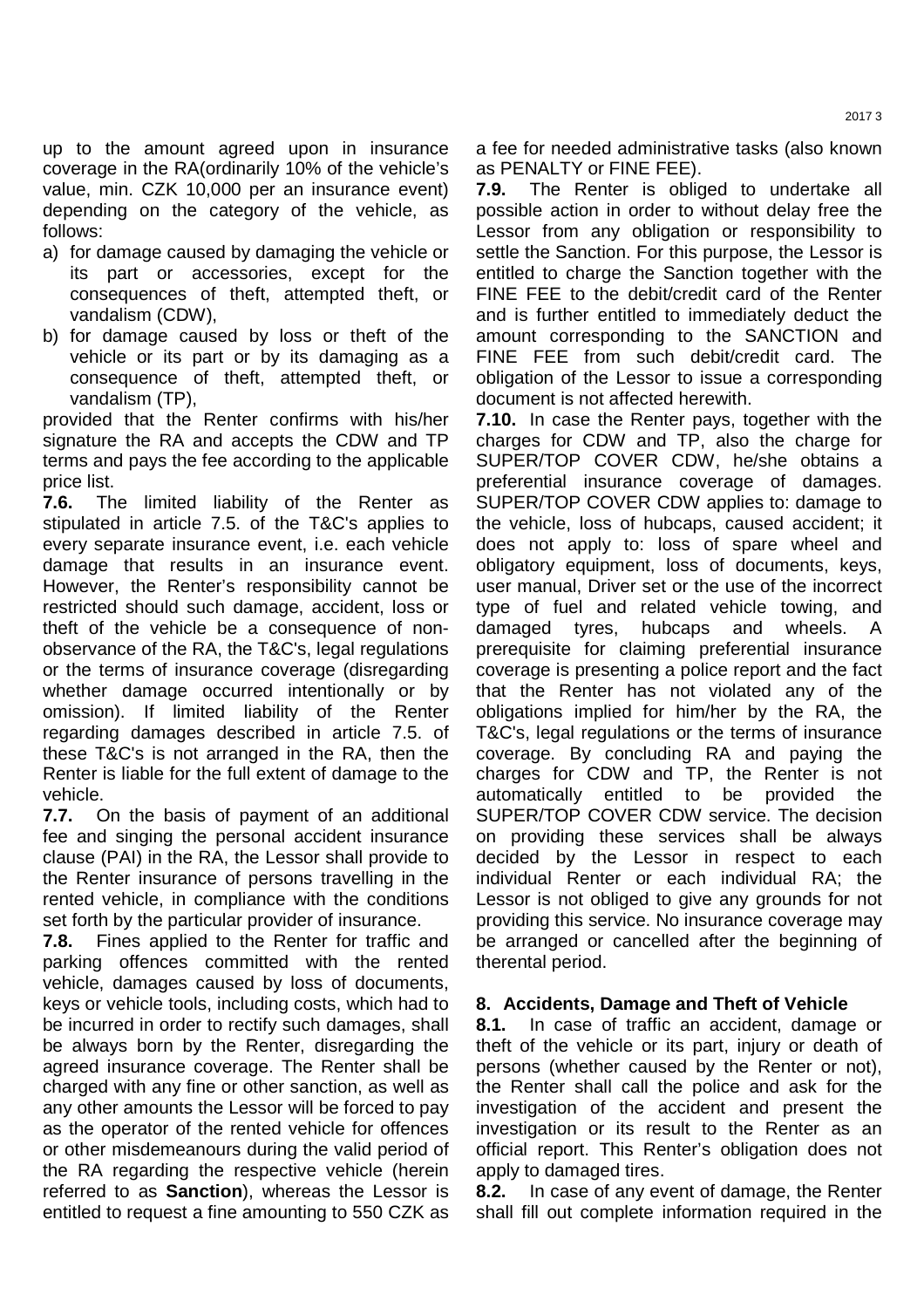"Accident Log" form received together with the vehicle documents. A non-functional vehicle must be secured against additional damage or theft. The Renter shall, immediately, or, at the latest, within 24 hours, notify the Lessor of any event of damage related to the vehicle, injury or death of persons as a consequence of the event of damage, the place, where the vehicle is located, and make sure that all documents, keys and other documentation related to the vehicle and to the event of damage, including a completed "Accident Log" form and the police record/report, are presented to the Lessor as soon as possible. In case the indicated documentation is not presented, the right for insurance coverage becomes inapplicable.

**8.3.** The Renter shall provide to the police, the Lessor and Lessor's insurance company any required assistance and cooperation needed for a complete investigation of the event of damage and for its processing and, as the casemay be, for the associated legal proceedings. Provisions in article 7 on the right to charge the Renter with a Damage Administration Fee amounting to 1,500 CZK shall be applied similarly.

## **9. Collection of Information**

**9.1.** By signing the RA, the Renter, as a natural person, expresses his/her approval with the collection of personal information in the extent of name, surname, title, citizenship, domicile (street, house number, ZIP code, city) or another delivery address (PO Box, ZIP code), language, telephone number to work, home of cellular phone and email address or fax number. The Renter gives the Lessor his/her permission to hold and use his/her personal information and may revoke such permission in writing. The Renter gives permission to be contacted with business offers and services by the Lessor as well as for purposes of promotion events and market surveys, providing that the Renter:

- a) the information is provided voluntarily and only for an extent of time until the Renter applies his/her right to withdraw permission,
- b) may request access to this information.

**9.2.** In order to eliminate any doubt, it is agreed that a Renter who is not a natural person, by signing of the Agreement explicitly agrees to the collection and use of information, by the Lessor, regarding the business name, company ID No. or similar ID, seat (PO box, ZIP code), language,

telephone number, e-mail, fax number, contact person and his/her telephone number including cellular phone. By signing the Agreement, the Renter also confirms the above information regarding the Agreement to be true and obliges himself/herself to inform the Lessor of any changes.

In order to certify the solvency of the Renter, the Renter approves to providing his/her personal information to a third party.

#### **10. Miscellaneous**

**10.1.** The Renter declares to comply with all requirements defined by legal regulations for driving motor vehicles (valid driver's license, driving permit in case of Renter's age exceeding 60 years etc.) and declares to own a driver´s licence for a period longer than 2 years. The Lessor is responsible towards the Renter or towards third parties only for losses and damages, caused to them as a direct consequence of the vehicle rental or of its use, when caused by the fault of the Lessor or by the Lessor's negligence. Any such losses or damages shall be reported to the Lessor within 24 hours from their occurrence.

**10.2.** The Renter shall notify the Lessor of any change of his/her domicile or any other change that could have impact on compliance with his/her obligations.

**10.3.** The Renter takes into account that in a case of failing to return the vehicle to the Lessor in the agreed upon time and location, the Lessor will report such failure to the police as the vehicle being lost or stolen, or press charges at a court of law; the Renter is solely responsible of the necessity of such actions.

**10.4.** Besides the contractual fines stipulated in these T&C's, the Lessor is entitled to request reimbursement of losses, from the Renter, which have been caused by breaching the obligations of this agreement and sanctioned by a contractual fine, whereas the application of Regulation 2050 of the CC is not possible for this case.

**10.5.** If the Renter uses the vehicle in contradiction with RA, the T&C's or in a way causing damage to the Lessor or which can cause damage to the Lessor, this is considered a substantial violation of the RA. In cases of substantial RA violation, the Lessor is entitled to terminate the RA, the notice shall enter into force upon its delivery to the Renter.